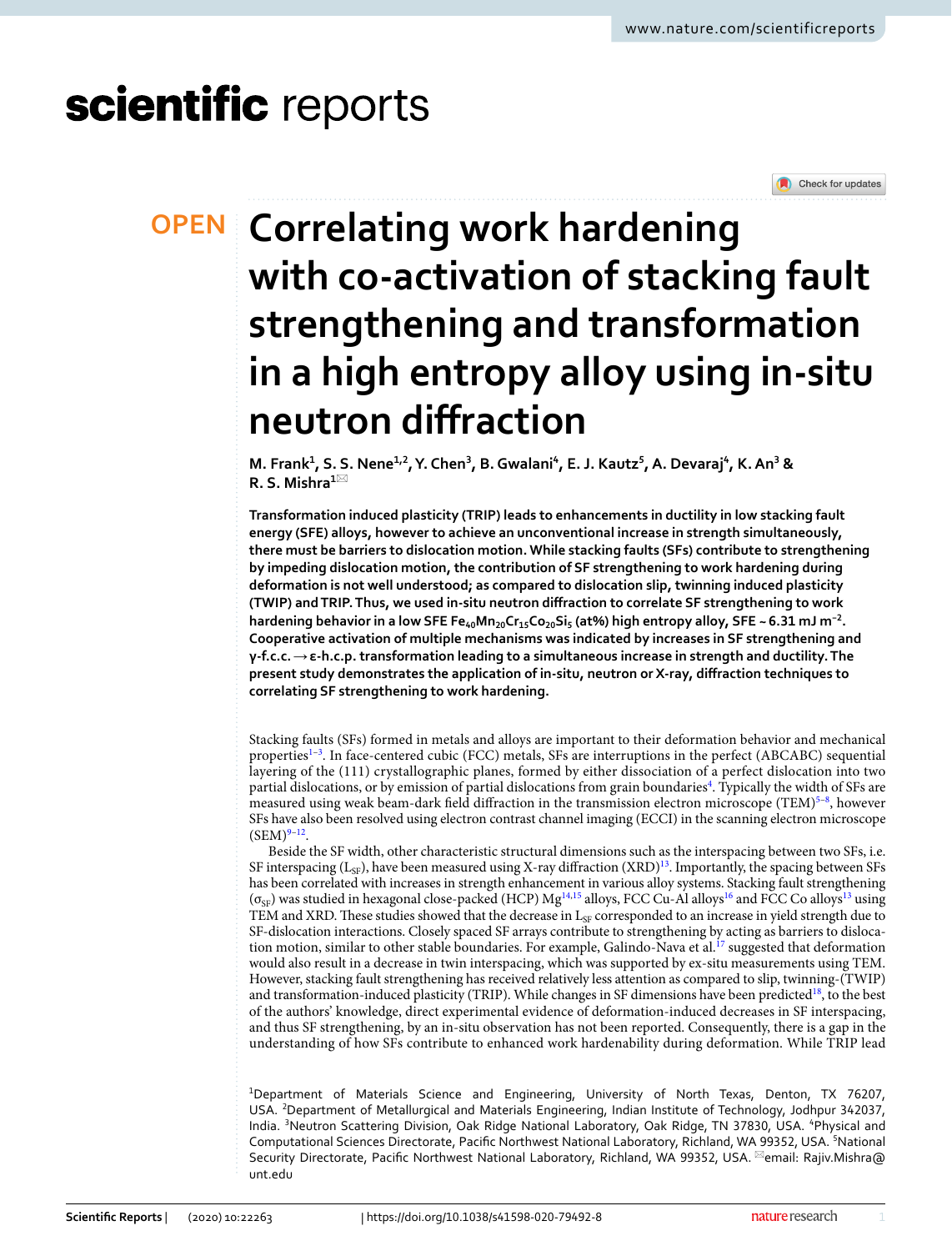to improvement in ductility, the simultaneous strengthening would require alternate approaches to impeding dislocation motion<sup>[19](#page-8-5)</sup>. Thus, understanding how the activation of SF strengthening alongside TRIP contributes to overcoming the conventional strength-ductility paradigm becomes pertinent to design of advanced structural alloys.

This understanding gap likely stems from challenges in measuring SF dimensions, i.e. width or interspacing, in a specimen of a size that work hardening behavior can be simultaneously measured and correlated with deformation mechanisms. These two specimen types differ in size by orders of magnitude. For instance, SFs typically are characterized using the transmission electron microscope which requires electron transparency to avoid attenuation, less than 100 nm thick<sup>[20](#page-8-6)</sup>. On the other hand, samples greater than 1 mm thick are often used in research to correlate deformation mechanisms to work hardening response due to the effects of grain size to thickness ratio on hardening behavior<sup>[21](#page-8-7),[22](#page-8-8)</sup>. This difference can be overcome in in-situ experiments which use high energy X-rays or neutron. Nonetheless, the number of studies which correlate the SF strengthening deformation mechanism to work hardening behavior using in-situ approaches of this type are limited.

Recently a number of studies have investigated low SFE high entropy alloys using in-situ neutron diffraction, demonstrating the ability to relate macroscopic stress–strain response with multiple deformation mechanisms[5](#page-7-3),[23](#page-8-9)[–28](#page-8-10). Thus, to gain a better understanding of the deformation behavior in both phases, the strengthening in the γ-f.c.c. phase by SFs was evaluated using in situ neutron diffraction in the present study. Contrary to thinner specimens typically required to study SFs, bulk tensile specimens ( $\sim$  135 mm<sup>3</sup> gauge volume) of the metastable Fe<sub>40</sub>Mn<sub>20</sub>Cr<sub>15</sub>Co<sub>20</sub>Si<sub>5</sub> (in at%) HEA specimen were deformed on the VULCAN neutron diffractometer<sup>25</sup> at the Spallation Neutron Source (SNS) at Oak Ridge National Laboratory. The activation of SF strengthening and transformation induced plasticity (TRIP) clearly provided real-time evidence of their cooperative behavior and contributions to simultaneous enhancement of strength and ductility. While the relationship between SF strengthening and SF interspacing was previously established<sup>[13](#page-7-7)-15</sup>, we use in-situ neutron diffraction to capture this phenomenon in real time for the first time and demonstrate the combined importance of activating multiple deformation mechanisms to overcoming the strength-ductility tradeoff.

### **Results and discussion**

The microstructures for both conditions prior to deformation are presented in Fig. [1](#page-2-0)a,b. The AC condition exhibited coarse grains larger than 100  $\mu$ m, with martensitic laths observed throughout the microstructure, while the AC + FSP condition was significantly grain refined. Following casting and FSP, both FCC and HCP peaks were identified using neutron diffraction, Fig. [1c](#page-2-0),d and Fig. S1 in the supplementary document for direct grain size comparison to AC. However, micrographs revealed the formation of Si-rich particles following casting, Fig. [1a](#page-2-0). With the formation of these Si particles, depletion of Si in the matrix is likely, the stacking fault energy of the matrix would be expected to increase<sup>[23](#page-8-9)</sup>. To investigate the Si content, energy dispersive X-ray spectroscopy (EDS) maps for AC and AC + FSP are shown in the supplementary document, Figs. S2 and S3, respectively. The measured Si content was observed to be lower than the nominal value in the AC condition, however upon FSP the Si content in the matrix increased suggesting dissolution of the Si-rich phase occurred during FSP. To evaluate the content further, atom probe tomography (APT) was used to further evaluate the spatial distribution of elements in the AC + FSP condition. Uniquely, APT has the ability to measure and visualize the composition and distribution of elements in three dimensions. The mass spectra and ion map are shown in Fig. [1](#page-2-0) $e_1 - e_3$  and Fig. [1e](#page-2-0)<sup>4</sup> , respectively. Ions of each of the constituent elements in the alloy were captured and are represented in their cumulative total in the plots. Considering the aim to determine the Si content, it is important to mention that lower fractions of Si (73%) and Mn (76%) relative to the observation by APT (details in the Table S1 in the supplementary document). It is expected that the measured fractions are due to the effects of field ion evaporation, and that the actual fractions of each are similar to EDS results. Discrepancies in measured content by APT have been reported for Si<sup>[30](#page-8-12)</sup> and Mn<sup>[31](#page-8-13)</sup> ions in both steels and HEAs and have been discussed in further detail in the supplementary document, Fig. S4.

Aside from the measured alloying content, significant microstructural refinement was observed in the AC + FSP condition, resulting in both a reduction in the size of the Si-rich particles and an average grain size of 6 µm. The refinement and dissolution observed was owing to severe plastic deformation during FSP, which also led to a change in texture and phase proportions captured by neutron diffraction. Prior to deformation, diffraction patterns for each condition revealed dual phase γ-f.c.c. and ε-h.c.p. microstructures in Fig. [1](#page-2-0)c,d, denoted by {hkl} and {hk.l}, respectively. Comparing AC to AC + FSP, significant changes in peak intensity were observed following FSP. For example, the changes in intensity of the ε-h.c.p. {10.1} and {00.2} were observed, where the intensity of the {00.2} peak decreased significantly after FSP. The observed decrease demonstrated the effect of high strain and strain rates during FSP on the volume of grain orientations captured by neutron diffraction<sup>[23](#page-8-9)[,32](#page-8-14)</sup>. Additionally, the {10.1} peak was not observed in the AC condition whereas it was clearly captured after FSP as a result of severe plastic deformation at high temperatures. In line with this, the intensity of the γ-f.c.c. peaks changed indicated by the variation in peak when comparing both specimens. Specifically, the comparison of normalized peak intensities, by comparing the  $I_{220}/I_{111}$  in both conditions, showed that along with grain refinement, FSP increased the fraction of {220} grains captured. In addition, we were also able to resolve the higher multiplicity peaks γ-f.c.c. peaks, such as {222} and {111} pair, to measure the lattice spacings,  $d_{222}$  and  $d_{111}$ , respectively. While lattice spacing is typically used to determine lattice strain during in-situ experiments, the lattice spacing can be visualized in the unit cell to understand the faulting behavior in the present discussion.

The tensile stress–strain responses of the AC and AC + FSP conditions were captured during in-situ neutron diffraction experiments. Comparing the two tensile curves (Fig. [2a](#page-3-0)), FSP led to a substantial increase in strength and ductility. In previous studies on metastable HEAs exhibited dynamic stress partitioning between phases leading to activation of ε-h.c.p. related mechanisms and delayed activation of TRIP<sup>[23](#page-8-9),[33](#page-8-15)</sup>. As we hypothesized

2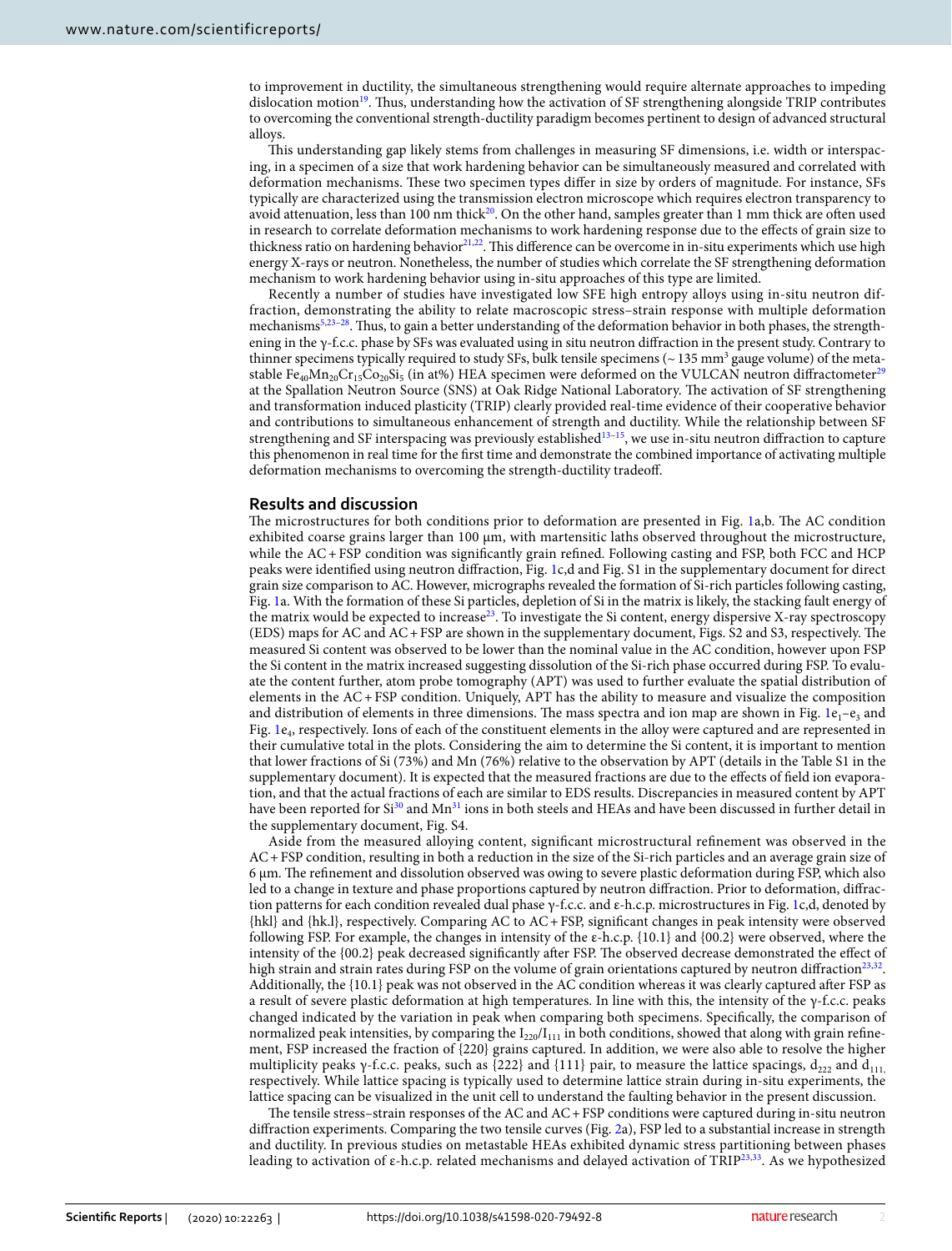

<span id="page-2-0"></span>**Figure 1.** Evaluation of microstructural evolution and chemical homogenization of  $Fe_{40}Mn_{20}Cr_{15}Co_{20}Si_5$  alloy before tensile deformation. Secondary electron SEM images of (**a**) as-cast (AC), and (**b**) grain-refine friction stir processed (AC + FSP) conditions demonstrating the microstructure refinement following friction stir processing. Further neutron diffraction traces from the two conditions, (**c**) AC, and (**d**) AC + FSP, conclusively showed the presence of γ-f.c.c. and ε-h.c.p. phases in both the conditions. Peaks labeled green and red for γ-f.c.c. and ε- h.c.p. phases, respectively. Atom probe tomography mass spectra with prominent peaks labeled, including: (**e<sup>1</sup>** ) Si ions, transition metal ions in the 2 + charge state and (**e<sup>3</sup>** ) transition metal ions in the 1 + charge state. Scale bars in (**a**), (**b**) and (**e<sup>4</sup>** ) are 50 μm, 2.5 μm and 12 nm, respectively.

that SFs contribute prior to the onset of transformation, we probed the changes in lattice spacing to determine the contribution of  $\sigma_{\text{SE}}$ .

The deformation-induced increases in lattice spacings were investigated as a function of applied stress to evaluate the contribution of SFs to overall strengthening. Thus, the anisotropic deformation response between  $d_{222}$  and  $d_{111}$  in the low SFE γ-f.c.c. phase suggested faulting was captured in real-time. Faulting was observed by the differences in the evolution of lattice strain for  $d_{222}$  and  $d_{111}$  in each plot, understood by Eq. [1,](#page-2-1) which are considered to be crystallographically equivalent[34](#page-8-16). In the absence of anisotropy, the lattice spacing of the {222} is expected to be 50% of the  $\{111\}$  for the  $\gamma$ -f.c.c. unit cell, (inset of Fig. [2b](#page-3-0)) based on Eq. [1:](#page-2-1)

<span id="page-2-1"></span>
$$
d^2 = \frac{a^2}{h^2 + k^2 + l^2} \tag{1}
$$

where *d* and *a* are the lattice spacing and lattice constant, whereas together h, k, and l denote the set of crystallographic planes. For instance, taking a γ-f.c.c. lattice constant of 3.60 Å the calculated d for the {111} and {222} planes are determined to be 2.078 Å and 1.039 Å, respectively.

In Fig. [2](#page-3-0)b,c, the ordinate axis for the {222} (right axis) is 50% of that for {111} (left axis). Considering that the axis is scaled to half, the lattice spacing as a function of applied stress would be expected to overlap based on Eq. [1](#page-2-1), and the lack of overlap would indicate faulting. The observed anisotropy confirmed the occurrence of faulting. Furthermore, comparing the AC and AC + FSP conditions it is apparent that the initial lattice spacings were different for different processing conditions. It is suspected that this is a result of the different processing paths, as strain and temperatures in FSP are significantly different from those experienced during casting and quenching. This change in structure resulting from the combined effects of strain and temperature have also been observed in other low SFE Fe-based shape memory alloys in previous studies<sup>[35](#page-8-17)</sup>. It is known that both strain and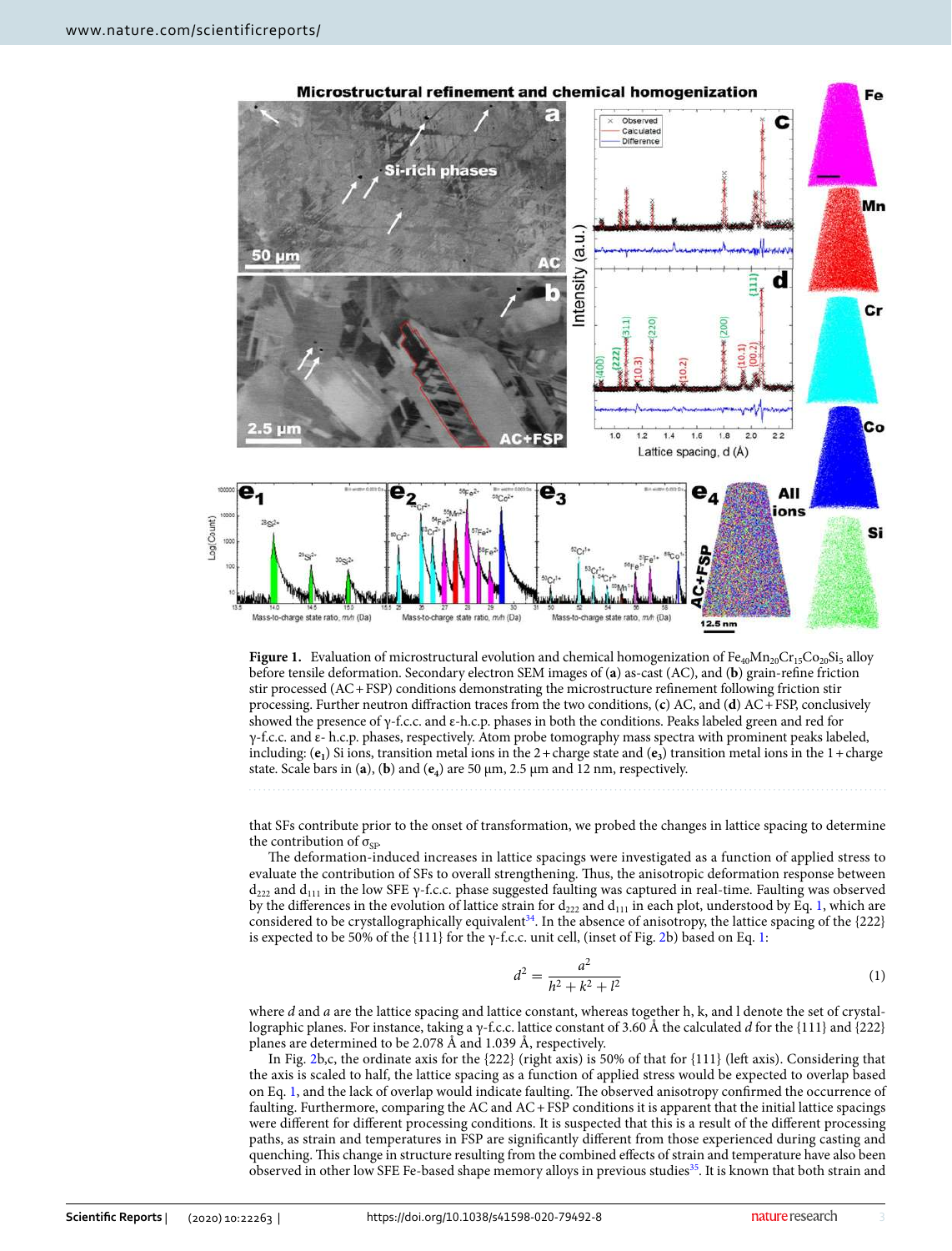

<span id="page-3-0"></span>**Figure 2.** (**a**) Engineering stress–strain curves for as-cast and friction stir processed (AC and AC + FSP, respectively) conditions during in-situ neutron diffraction experiments. The lattice strain as a function of engineering stress for: (**b**) AC, and (**c**) AC + FSP conditions. Here lattice spacings are shown to correlate with the schematic representation of  $d_{222}$  and  $d_{111}$  planes and Eq. [1](#page-2-1) with Figures (**b**) and (**c**).

temperature will affect the structure. Recent studies demonstrated that processing or tensile deformation can lead to changes in both lattice constants  $a$  and peak broadening $^{23,36}.$  $^{23,36}.$  $^{23,36}.$  $^{23,36}.$ 

Consistent with the expectation based on previous studies[23](#page-8-9)[,36](#page-8-18), during tensile deformation, both conditions exhibited increases in lattice spacings. Importantly, the differences in the evolution of lattice spacing support the idea that the  $L_{SF}$  would behave differently in response to deformation. Prior to deformation, we also observed a large difference in L<sub>SF</sub> by comparing AC and AC + FSP conditions (Fig. [3a](#page-4-0)). The difference in initial L<sub>SF</sub> likely was related to severe plastic deformation imposed during FSP, leading to the formation of a high density of faults. During tensile deformation, initially the decrease in  $L_{SF}$  as a function of applied stress was relatively intense (Fig. [3a](#page-4-0)). The decrease in  $L_{SF}$  slowed, marked by a change in slope approaching plastic deformation. The AC + FSP condition also exhibited a similar decreasing response, although a more delayed decrease was observed. Interestingly, at the later stages of plastic deformation, the change in SF interspacing reaches saturation, around ~ 10 nm. This interspacing was similar to that observed in the case of both Mg alloys and Co alloys previously discussed, ~ 16 nm<sup>[14](#page-8-0)</sup> and ~ 10 nm<sup>[13](#page-7-7)</sup>, respectively. The implications of these results confirm that SF spacing decreases not only during elastic deformation but also could contribute to strengthening during plastic deformation.

As plastic deformation continued, the evolution of  $L_{SF}$  was investigated. With increasing applied stress, both conditions reached the lowest  $L_{SF}$  observed (Fig. [3a](#page-4-0)). This was clearly the case for AC, which exhibited a decrease to ~ 50 nm; while the AC + FSP condition decreased to ~ 10 nm. The plateau of SF interspacing was expected to be related to the onset of transformation or, more specifically, arrays of faults accumulated with spacing and critical dimensions sufficient to have been detected as HCP martensite during neutron diffraction. To further correlate the decrease in SF interspacing with the onset of transformation, we evaluated the intensity changes related to transformation, as a function of applied stress. Figure [3b](#page-4-0) shows the changes in intensity for the γ-f.c.c. {200} and ε-h.c.p. {10.1} orientations; i.e., the orientation that provides the first indication of strain-induced transformation in metastable HEAs. Strain-induced transformation was observed by the decrease in {200} intensity and the subsequent increase in {10.1} intensity. Alongside the gradual decrease in {200} intensity, a plateau in the decrease in SF interspacing coincided with the increase of the intensity of {10.1} (Fig. [3a](#page-4-0),b). Interestingly, the plateau occurred at different  $L_{SF}$  for both AC and AC + FSP specimens. This observation suggests that the average value of SF interspacing did not govern the formation of HCP martensite, but instead independently decreased until the onset of transformation. For the strain-induced γ-f.c.c.  $\rightarrow \varepsilon$ -h.c.p. transformation, SFs are well-known to be precursors to the formation of ε-h.c.p. martensite; i.e., a critical number of faults align to form arrays with a critical size and interspacing to be detected as ε-h.c.p.<sup>[17](#page-8-3)</sup>. The onset of transformation or twinning have been associated with relieving excess stress concentrations due to dislocation pile ups<sup>[17](#page-8-3)</sup>. The stress relief with activation of transformation can explain the plateau in SF interspacing observed in the present study. As shown schematically in Fig. [3c](#page-4-0), faults are detected and observed to decrease in the γ-f.c.c. phase of the alloy. The three stages describe the behavior of  $L_{SF}$ . In stage I,  $L_{SF}$  exhibited a steady decrease with increasing applied

4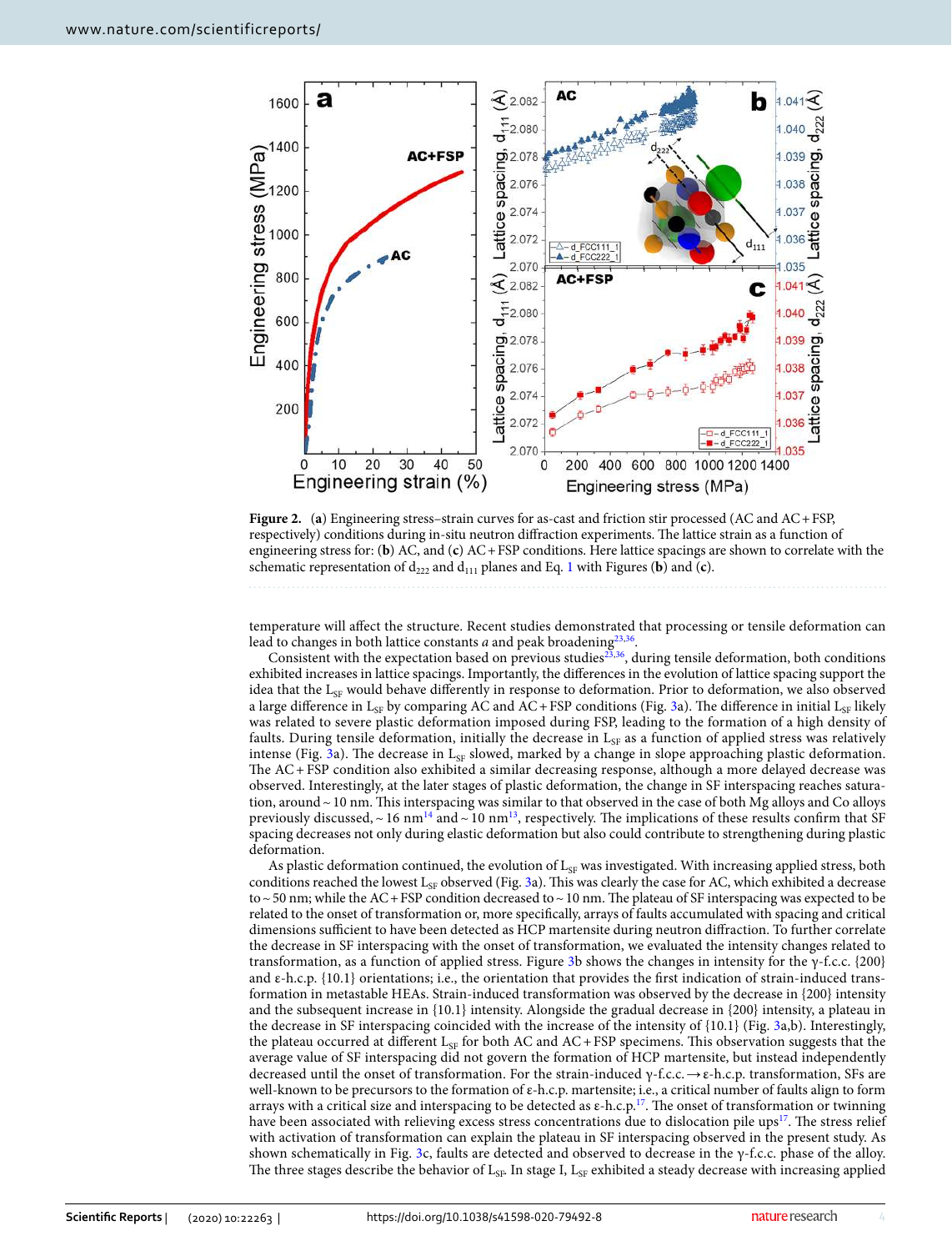

<span id="page-4-0"></span>**Figure 3.** Mechanism of cooperative SF strengthening and transformation. (**a**) In-situ measurement of stacking fault interspacing,  $L_{sb}$  as a function of engineering stress. (**b**) Intensity changes indicating transformation in the as-cast (AC) and friction stir processed (AC + FSP) conditions by decrease in the  $\gamma$ -f.c.c. {200} intensity and an increase in the ε-h.c.p. {10.1}. (**c**) Schematic representation of SF and transformation behavior during tensile deformation. In stage I the initial SF interspacings are relatively large,  $L_{sf} > 100$  nm for both conditions. As tensile deformation continues to stage II (initiation marked by solid (AC) or dotted (AC + FSP) lines the decrease in  $L_{sf}$  slows indicated by the change in slope between stages I and II. Subsequently, stage III is characterized by a relatively constant value of L<sub>sf</sub>.

stress, while the transformation behavior at each instance can be observed in Fig. [3b](#page-4-0). At stage II, or point II, the plateau of  $L_{SF}$  begins which is indicated by the circle. In stage III, the decrease in  $L_{SF}$  is relatively lower although it occurs alongside the γ-f.c.c. → ε-h.c.p. transformation. As deformation occurred, the density of faults increased with increasing applied stress. Considering two faults were present initially, understandably, the nucleation of a new fault between the two existing faults would have resulted in the observed decrease in SF interspacing. The changes in SF interspacing during plastic deformation are evaluated to understand the contribution of SFs to work hardening behavior.

To understand the origins of the observed increases in strength and ductility, Fig. [4](#page-5-0) correlates the work hardening response to both SF strengthening and transformation. Figures [4a](#page-5-0),b show the work hardening behavior of the metastable  $Fe_{40}Mn_{20}Cr_{15}Co_{20}Si_5$ . While multiple mechanisms are activated during deformation<sup>[23](#page-8-9)</sup>, we investigated the co-activation of SF strengthening and transformation to correlate observed enhancements of work hardening. Sustained work hardening rate (θ) of around ~ 3000 MPa was observed in AC + FSP, whereas AC exhibited a more rapid decrease. The red regions highlight the sustained  $\sigma_{SF}$  and increasing transformation correlated with changes in  $\theta$ . Additional details for determining  $k_{\text{SF}}$ , in order to determine  $\sigma_{\text{SF}}$ , are given in the supplementary document Fig. S6. Interestingly, the  $\sigma_{SF}$  and the  $\gamma$ -f.c.c.  $\rightarrow \varepsilon$ -h.c.p. transformation were observed to be related to the work hardening behavior, comparing Figs.  $4a$ ,f. The  $\sigma_{SF}$  for both conditions are presented in Fig. [4](#page-5-0)c,e. During the initial stages of deformation, the contribution of SFs increased, up to  $\sim$  50 and  $\sim$  250 MPa for AC and AC + FSP, respectively. The strengthening contribution measured was similar to FCC Co-based alloy, up to  $\sim$  500 MPa for yield strength of about 1200 MPa<sup>[13](#page-7-7)</sup>. It is important to mention that in previous studies of SF strengthening in HCP Mg and FCC Co alloys, no TRIP was present, and the increase of strength corresponded to a decrease in ductility. In the present study, the AC condition exhibited SF strengthening and a relatively lower fraction of transformation, Fig. S5, which can explain the lower ductility. The cooperative activation of deformation mechanisms in the present study was evidenced by increases in  $\sigma_{SF}$  and the subsequent onset of transformation. The σ<sub>SF</sub> initially increased while the {10.1} intensity (the γ-f.c.c.  $\rightarrow \varepsilon$ -h.c.p. transformation) exhibited no change, Fig. [4c](#page-5-0),e.

During plastic deformation, both mechanisms are active, indicated by the sustained  $\sigma_{SF}$  and continuously increasing {10.1} intensity result in overcoming the strength-ductility compromise. The cooperative behavior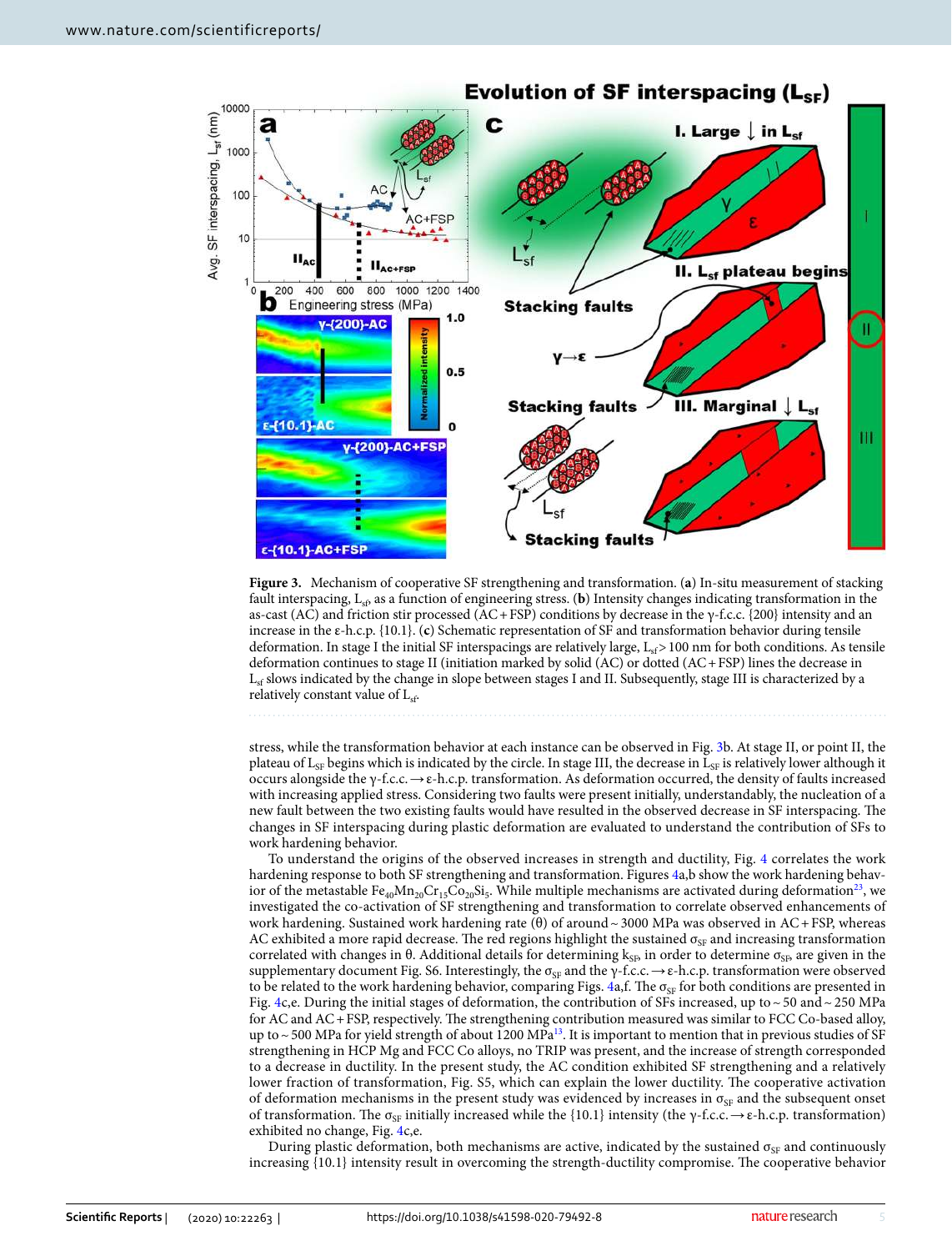

# Correlating work hardening with simultaneous stacking fault strengthening and  $v \rightarrow \epsilon$  transformation

<span id="page-5-0"></span>**Figure 4.** The work hardening behavior of Fe<sub>40</sub>Mn<sub>20</sub>Cr<sub>15</sub>Co<sub>20</sub>Si<sub>5</sub> high entropy alloy. Work hardening curves for (**a**) as-cast (AC) and (**b**) friction stir processed (AC + FSP) conditions. The stacking fault strengthening,  $\sigma_{SP}$  (for (**c**) AC and (**e**) AC + FSP, respectively) and intensity of the ε-h.c.p. {10.1} intenstiy (for (**d**) AC and (**f**) AC + FSP, respectively) as a function of true strain. The transition in deformation behavior is observed by the plateau in  $\sigma_{SE}$ (marked by horizontal black lines) the coincident increase in the ε-h.c.p. phase fraction marked by the increase in intensity of the {10.1}.

observed during plastic deformation was likely related to complex stress partitioning and stress relief on SFs enabled by the onset of TRIP<sup>[17](#page-8-3)</sup>. The enhanced work hardenability can be explained by the cooperation of multi-ple deformation mechanisms during straining<sup>[23](#page-8-9)[,33](#page-8-15)</sup>. SF strengthening was sustained and the  $\{10.1\}$  intensity was observed to increase in unison. The sustained contribution of SFs originates from the ability to impede dislocation with fine interspacing. Regions highlighted in red indicate sustained/increasing work hardening rate was observed. To further demonstrate the implications of co-activation of the two mechanisms, Fig. [5](#page-6-0) compares the strength-ductility combinations of alloys which undergo either SF strengthening or TRIP, with the present  $Fe_{40}Mn_{20}Cr_{15}Co_{20}Si_5$  HEA where both deformation modes were observed to occur simultaneously. The Mg and Co alloys undergo stacking fault strengthening in the absence of TRIP which resulted in a decrease in ductility with the increase in strength. Similarly, a decrease in ductility was observed for TRIP steels that exhibited the strain-induced austenite to α martensite phase transformation. However, it is important to note that SFs would have also formed in the TRIP steels. In the present study, we observed that less transformation corresponded to less ductility (by comparison of fractured AC and AC + FSP conditions). Based on these results, it would be expected that SFs would have contributed to strengthening in TRIP steels, while transformed fraction would have been decreasing with the increase in strength. This question requires additional research to draw any conclusions regarding comparisons of TRIP HEAs with TRIP steels. Nonetheless, the observations from previous studies and the comparison of ductility in the AC and AC + FSP conditions suggest that the contributions of both SF strengthening and TRIP are important to enabling the synergistic increase in strength and ductility in metastable HEAs.

# **Conclusions**

In-situ neutron diffraction was used to quantify stacking fault strengthening and reveal the onset of the γ-f.c.c.  $\to \epsilon$ -h.c.p. transformation in a metastable Fe<sub>40</sub>Mn<sub>20</sub>Cr<sub>15</sub>Co<sub>20</sub>Si<sub>5</sub> high entropy alloy. First, the present study demonstrates the application of in situ diffraction techniques for real-time quantification of SF strengthening in low stacking fault energy metals and alloys. Our results show that in-situ neutron diffraction can be used to measure the interspacing between SFs,  $L_{\text{SB}}$  during deformation in real-time. The  $L_{\text{SF}}$  decreased with increasing tensile deformation, to ~50 nm and ~10 nm in cast (AC) and friction stir processed (AC + FSP) conditions, respectively. SF strengthening contributions of 50 MPa and 250 MPa were determined for AC and AC + FSP conditions, respectively. The changes in  $L_{SF}$  and  $\sigma_{SF}$  indicate that stacking faults also contribute to strengthening during plastic deformation alongside other mechanisms. Further, the results reveal that the decay in SF interspacing slows with the onset of  $\gamma$ -f.c.c.  $\rightarrow$  ε-h.c.p. transformation. Along with recent studies highlighting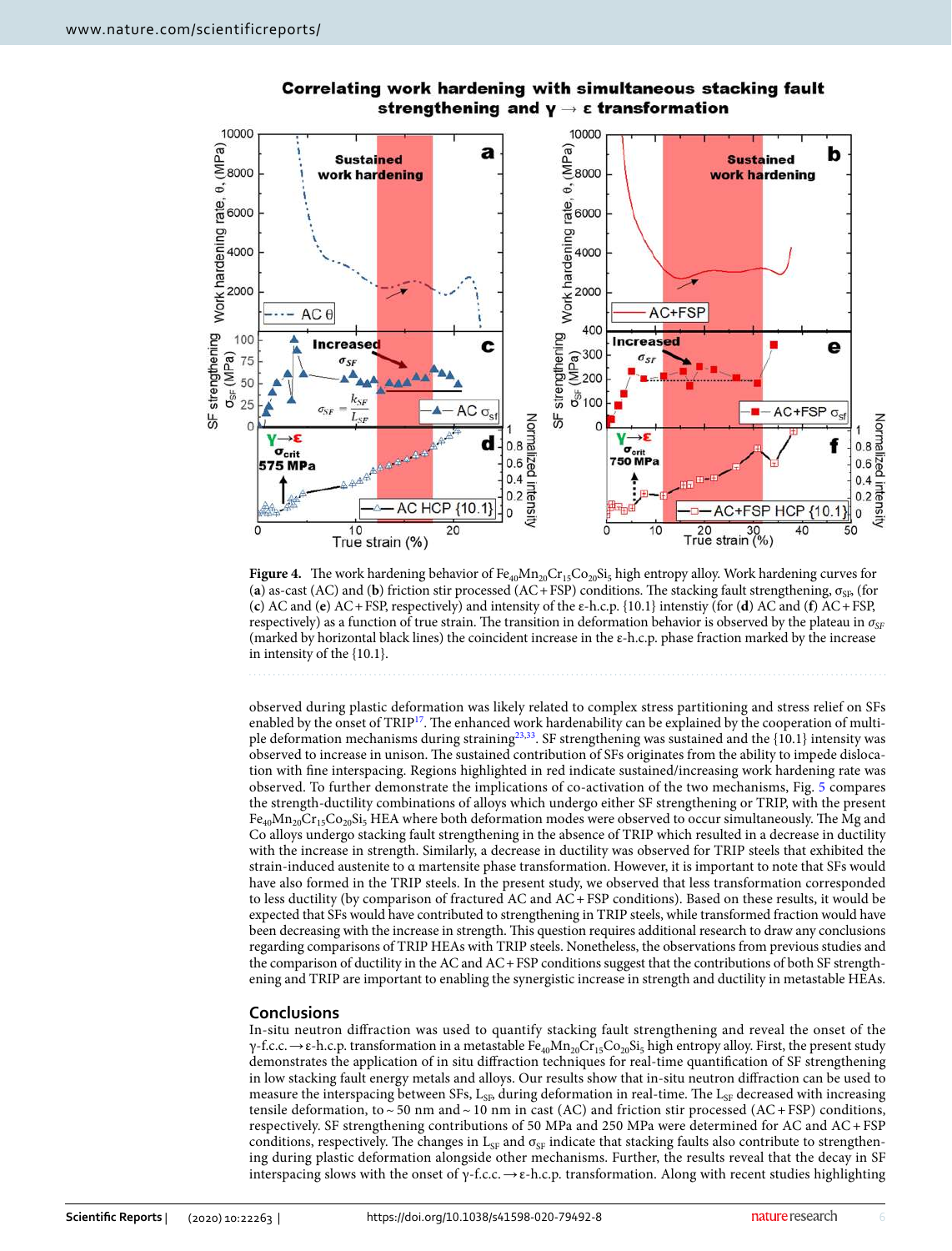

# Co-activation of stacking fault strengthening + TRIP to overcome the strength-ductility compromise

<span id="page-6-0"></span>**Figure 5.** The combined effect of stacking fault strengthening and transformation induced plasticty (TRIP) to overcome the strength-ductility tradeoff. Strength-ductility comparison shows that activation of both SF strengthening and TRIP lead to the simultaneous increase in strength and ductiltiy observed in the present Fe<sub>40</sub>Mn<sub>20</sub>Cr<sub>15</sub>Co<sub>20</sub>Si<sub>5</sub> high entropy alloy. (**a**) Comparison of strength ductility combinations of TRIP steels<sup>[37](#page-8-21),[38](#page-8-22)</sup> exhibiting the strain induced austenite to  $\alpha$  martensite phase transformation with both stacking fault strengthened Mg<sup>[14](#page-8-0)</sup> and Co<sup>[13](#page-7-7)</sup> alloys ( $\dot{\varepsilon} \approx 1 \times 10^{-3} s^{-1}$ ). (**b**) Comparison of the Fe<sub>40</sub>Mn<sub>20</sub>Cr<sub>15</sub>Co<sub>20</sub>Si<sub>5</sub> high entropy alloy in the present study ( $\dot{\epsilon} \approx 1 \times 10^{-5} s^{-1}$ ) with the literature<sup>[32](#page-8-14)</sup>.

the importance of stress partitioning, a relatively low transformation was observed to correspond with a lack of ductility in the AC condition. The present results demonstrate that in addition to the contribution of grain size, initial ε-h.c.p. phase fraction, the presence of precipitate phases and mechanical twins, the γ-f.c.c.  $\rightarrow \varepsilon$ -h.c.p. phase transformation being accompanied by the stacking fault strengthening deformation mode is also important to attaining simultaneous increases in both strength and ductility.

# **Methods**

The  $Fe_{40}Mn_{20}Cr_{15}Co_{20}Si_5$  alloy was cast in a vacuum induction furnace with pure metals to achieve nominal compositions, henceforth the as-cast condition (AC). The cast plate  $300 \times 100 \times 6$  mm was subjected to friction stir processing (FSP) for microstructural refinement, henceforth denoted as AC + FSP. A tungsten-rhenium tool used for processing with a shoulder diameter of 12 mm, and pin geometry consisted of root diameter, distal tip diameter, and length of the tool of 7.5 mm, 6 mm, and 3.5 mm, respectively. Tool rotation rate was 350 rotations per minute (RPM), and traverse speed was 50.8 mm/min. To characterize the extent of microstructural refinement following processing, optical microscopy was carried out on both conditions. For secondary electron (SE) images a FEI Quanta 3D FEG microscope (FEI Company, Hillsboro, Oregon) was operated at 20 kV to investigate the microstructures of both AC and AC + FSP conditions. The Quanta microscope used for imaging was a dual beam scanning electron microscope/focused ion beam (SEM/FIB) and was also used for atom probe tomography (APT) needle preparation using the FIB lift-out method<sup>[39,](#page-8-19)[40](#page-8-20)</sup>. APT was carried out using the CAMECA LEAP 4000 XHR equipped with an ultraviolet wavelength laser, 355 nm. Temperature, pulse rate, detection rate, and pulse energy were 60 K, 125 kHz, 0.003 detected ions/pulse detection rate and 60 pJ, respectively. The analysis chamber pressure was kept at  $\sim 2 \times 10^{-11}$  Torr. The LEAP used here has a detector efficiency of  $\sim 36\%$ . Reconstruction of APT data was carried out in CAMECA's Integrated Visualization and Analysis Software (IVAS)

7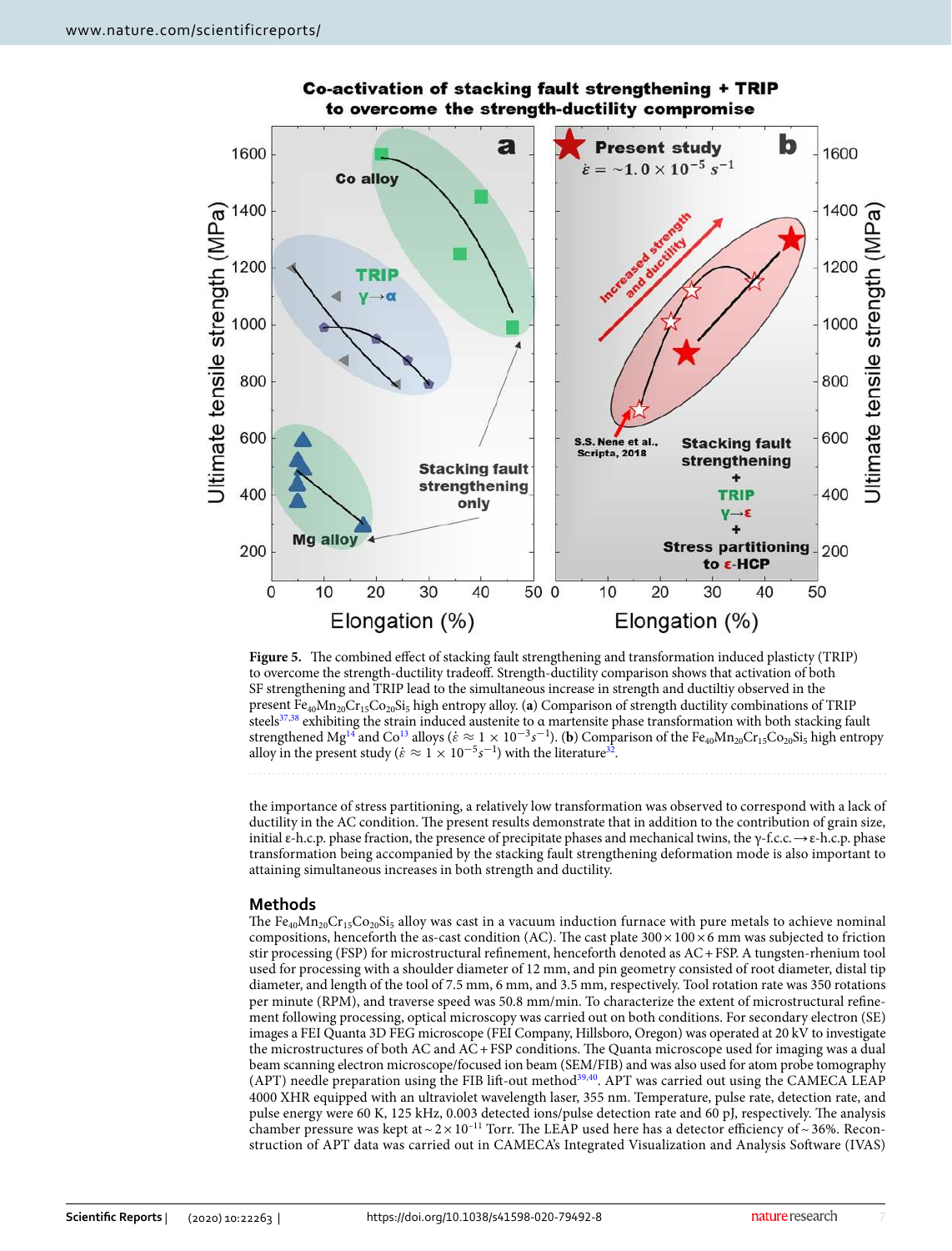version 3.8.2 for determination of composition, visualization of ion maps and subsequent analysis of the spatial distribution of elements.

The use of neutron diffraction was selected for the present study due to the penetration depth of neutrons and resolution power of crystallographically equivalent high order peaks. Tensile specimens were deformed on the VULCAN neutron diffractometer<sup>[29](#page-8-11),[41](#page-8-23)</sup> at the Spallation Neutron Source (SNS) at the Oak Ridge National Laboratory. A detailed description of the tensile loading procedures has been provided in prior work $23,33$  $23,33$  $23,33$ . Thus, data reduction after experiments was done and analysis was performed using VDRIVE software<sup>[42](#page-8-24)</sup>. In VDRIVE, single-peak fitting was carried out, where the peak profile function is a convolution of the back-to-back exponentials with the pseudo-Voigt function. Thus, single peak fitting was used to determine both lattice spacing and integrated intensities for various family of grains.

In time-of-flight neutron diffraction, deformation induced changes in the lattice spacing,  $d^{hkl}$ , of families of grains, for example {111} and {222}, in polycrystalline materials are measured. The change in lattice spacing is used to determine lattice strain in a particular family of grains  $\varepsilon_{hkl}$ :

<span id="page-7-8"></span>
$$
\varepsilon_{\rm hkl} = \frac{d_i^{\rm hkl} - d_0^{\rm hkl}}{d_0^{\rm hkl}}\tag{2}
$$

Equation [2](#page-7-8) can be incorporated into the lattice strain evolution of crystallographically equivalent {111} and  ${222}$  families of grains<sup>[34](#page-8-16)</sup>. Using the changes in lattice strain for each, the stacking fault probability can be determined using the relationship between  $P_{SF}$  and lattice strain, given by,

$$
\epsilon_{\{222\}} - \epsilon_{\{111\}} = -\frac{\sqrt{3}}{4\pi} \frac{\sum_{b} (\pm L_0)}{h_0^2 (u+b)} P_{SF}
$$
 (3)

The term  $\frac{\sum_{b} (\pm L_0)}{h^2 (x + b)}$  $\frac{D_b (\pm L_0)}{h_0^2(u+b)}$  $\frac{D_b (\pm L_0)}{h_0^2(u+b)}$  $\frac{D_b (\pm L_0)}{h_0^2(u+b)}$  is determined by crystallographic orientations selected as detailed in<sup>2,[34](#page-8-16)</sup> The {111} and {222} orientation values of + 1/4 and − 1/8, respectively, as reported, give rise to the following simplified expression relating lattice strain and  $P_{SB}$ 

$$
P_{SF} = \frac{1}{0.0517} (\epsilon_{\{222\}} - \epsilon_{\{111\}})
$$
\n(4)

The interspacing between SFs can be determined by analyzing changes in lattice spacing. The interspacing between SFs was determined by measurement of the  $d_{111}$  and the P<sub>SB</sub> given by the following relationship<sup>[13](#page-7-7)</sup>:

$$
L_{SF} = \frac{d_{111}}{P_{SF}}\tag{5}
$$

The SF strengthening,  $\sigma_{\rm SB}$  is proportional  $1/L_{\rm SF}^{13}$  $1/L_{\rm SF}^{13}$  $1/L_{\rm SF}^{13}$ , thus as the SF interspacing decreases  $\sigma_{\rm SF}$  increases. The strengthening coefficient,  $k_{SP}$  is determined by the slope of the  $1/L_{SF}$  versus yield strength plot, see supplementary Fig. S5. The  $\sigma_{\rm SF}$  contribution can then be determined as a function of L<sub>SF</sub> in real-time by<sup>[13](#page-7-7)[–15](#page-8-1)</sup>:

$$
\sigma_{\rm SF} = \frac{\rm k_{SF}}{L_{\rm SF}}\tag{6}
$$

Received: 2 October 2020; Accepted: 9 December 2020 Published online: 17 December 2020

### **References**

- <span id="page-7-0"></span>1. Hirth, J. P., Lothe, J. & Mura, T. Theory of Dislocations (2nd ed.). J. Appl. Mech. (1983). [https ://doi.org/10.1115/1.31670 75](https://doi.org/10.1115/1.3167075)
- <span id="page-7-9"></span>2. Warren, B. E. X-Ray Diffraction. (1990).
- <span id="page-7-1"></span>3. Smallman, R. E. & Bishop, R. J. Modern Physical Metallurgy and Materials Engineering Science, process, applications (Butterworth Heinemann, Oxford, 1999).
- <span id="page-7-2"></span>4. Hunter, A. & Beyerlein, I. J. Stacking fault emission from grain boundaries: material dependencies and grain size effects. Mater. Sci. Eng. A **600**, 200–210 (2014).
- <span id="page-7-3"></span>5. Liu, S. F. et al. Transformation-reinforced high-entropy alloys with superior mechanical properties via tailoring stacking fault energy. J. Alloys Compd. **792**, 444–455 (2019).
- 6. Liu, S. F. et al. Stacking fault energy of face-centered-cubic high entropy alloys. Intermetallics **93**, 269–273 (2018).
- 7. Ding, Q. et al. Tuning element distribution, structure and properties by composition in high-entropy alloys. Nature **574**, 223–227 (2019).
- <span id="page-7-4"></span>8. Chen, S. et al. Real-time observations of TRIP-induced ultrahigh strain hardening in a dual-phase CrMnFeCoNi high-entropy alloy. Nat. Commun. **11**, 1–8 (2020).
- <span id="page-7-5"></span> 9. Zaefferer, S. & Elhami, N. N. Theory and application of electron channelling contrast imaging under controlled diffraction conditions. Acta Mater. **75**, 20–50 (2014).
- 10. Nakafuji, K., Koyama, M. & Tsuzaki, K. In-Situ Electron Channeling Contrast Imaging under Tensile Loading: Residual Stress, Dislocation Motion, and Slip Line Formation. Sci. Rep. **10** (2020).
- 11. Wang, M., Li, Z. & Raabe, D. In-situ SEM observation of phase transformation and twinning mechanisms in an interstitial highentropy alloy. Acta Mater. **147**, 236–246 (2018).
- <span id="page-7-6"></span> 12. Li, Z., Tasan, C. C., Springer, H., Gault, B. & Raabe, D. Interstitial atoms enable joint twinning and transformation induced plasticity in strong and ductile high-entropy alloys. Sci. Rep. **7** (2017).
- <span id="page-7-7"></span> 13. Yamanaka, K., Mori, M., Sato, S. & Chiba, A. Stacking-fault strengthening of biomedical Co-Cr-Mo alloy via multipass thermomechanical processing. Sci. Rep. **7** (2017).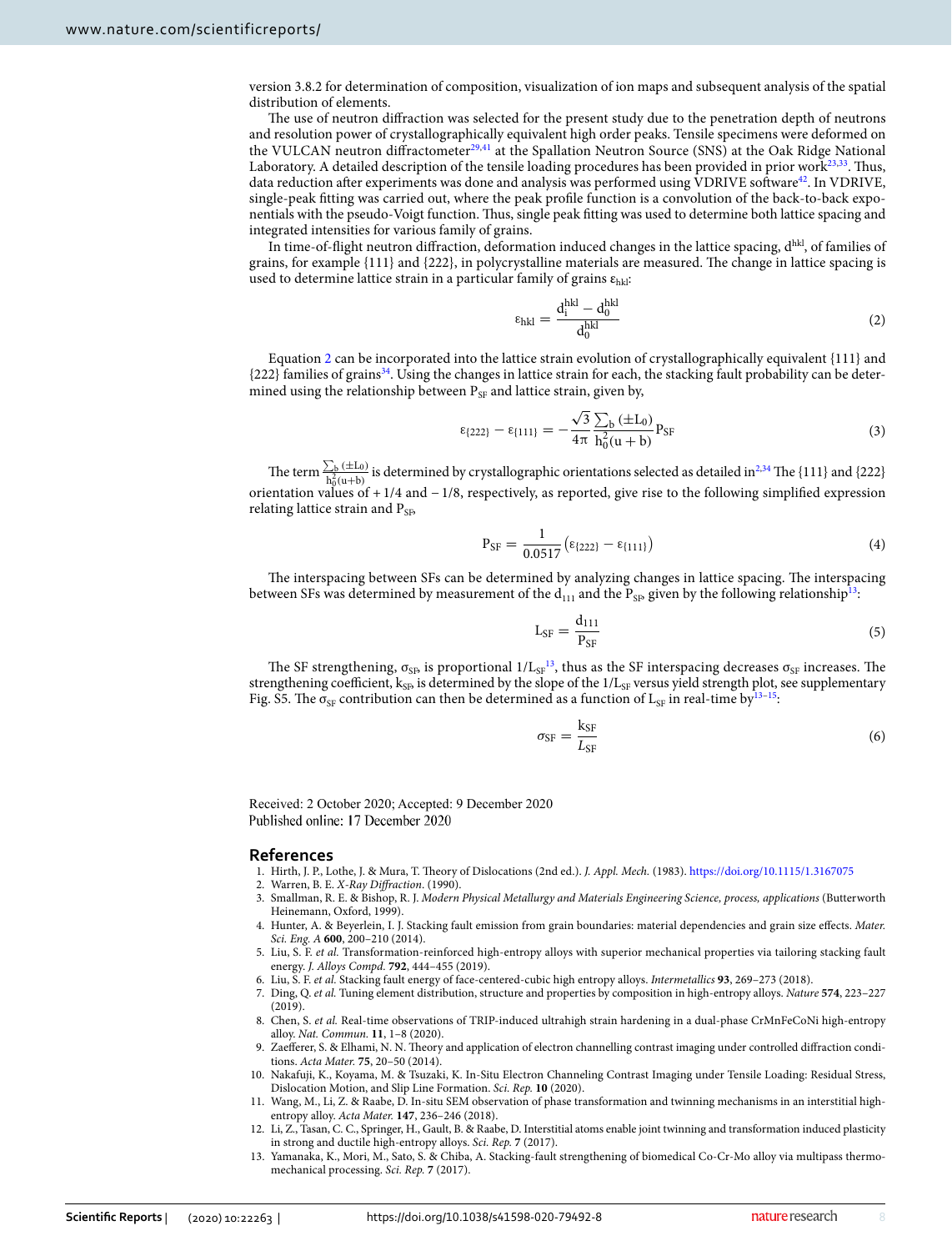- <span id="page-8-0"></span>14. Jian, W. W. et al. Ultrastrong Mg alloy via nano-spaced stacking faults. Mater. Res. Lett. **1**, 61–66 (2013).
- <span id="page-8-1"></span> 15. Jian, W. W., Cheng, G. M., Xu, W. Z., Koch, C. C., Wang, Q. D., Zhu, Y. T. & Mathaudhu, S. N. Physics and model of strengthening by parallel stacking faults. Appl. Phys. Lett. **103** (2013).
- <span id="page-8-2"></span> 16. Tian, Y. Z., Zhao, L. J., Chen, S., Shibata, A., Zhang, Z. F. & Tsuji, N. Significant contribution of stacking faults to the strain hardening behavior of Cu-15%Al alloy with different grain sizes. Sci. Rep. **6** (2015).
- <span id="page-8-3"></span> 17. Galindo-Nava, E. I. & Rivera-Díaz-del-Castillo, P. E. J. Understanding martensite and twin formation in austenitic steels: a model describing TRIP and TWIP effects. Acta Mater. **128**, 120–134 (2017).
- <span id="page-8-4"></span>18. Xie, Q. et al. Transition from the twinning induced plasticity to the γ-ε transformation induced plasticity in a high manganese steel. Acta Mater. **161**, 273–284 (2018).
- <span id="page-8-5"></span>19. Seetharaman, V. Deformation and martensitic transformation. Bull. Mater. Sci. [https ://doi.org/10.1007/BF027 43999](https://doi.org/10.1007/BF02743999)(1984).
- <span id="page-8-6"></span> 20. Wang, F., Zhang, H. B., Cao, M., Nishi, R. & Takaoka, A. Determination of the linear attenuation range of electron transmission through film specimens. Micron **41**, 769–774 (2010).
- <span id="page-8-7"></span> 21. Cai, M. H. et al. Dependence of deformation behavior on grain size and strain rate in an ultrahigh strength-ductile Mn-based TRIP alloy. Mater. Sci. Eng. A **653**, 35–42 (2016).
- <span id="page-8-8"></span> 22. Miyazaki, S., Shibata, K. & Fujita, H. Effect of specimen thickness on mechanical properties of polycrystalline aggregates with various grain sizes. Acta Metall. **27**, 855–862 (1979).
- <span id="page-8-9"></span> 23. Frank, M., Chen, Y., Nene, S. S., Sinha, S., Liu, K., An, K. & Mishra, R. S. Investigating the deformation mechanisms of a highly metastable high entropy alloy using in-situ neutron diffraction. Mater. Today Commun. **23** (2020).
- 24. Liu, T., Gao, Y., Bei, H. & An, K. In situ neutron diffraction study on tensile deformation behavior of carbon-strengthened CoCr-FeMnNi high-entropy alloys at room and elevated temperatures. J. Mater. Res. **33**, 3192–3203 (2018).
- 25. Kim, G. et al. First-principles and machine learning predictions of elasticity in severely lattice-distorted high-entropy alloys with experimental validation. Acta Mater. **181**, 124–138 (2019).
- 26. Shi, Y., Li, S., Lee, T. L., Hui, X., Zhang, Z., Li, R., Zhang, M., Kabra, S. & Wang, Y. D. In situ neutron diffraction study of a new type of stress-induced confined martensitic transformation in Fe22Co20Ni19Cr20Mn12Al7 high-entropy alloy. Mater. Sci. Eng. A **771** (2020).
- 27. Cai, B. et al. Deformation mechanisms of Mo alloyed FeCoCrNi high entropy alloy: In situ neutron diffraction. Acta Mater. **127**, 471–480 (2017).
- <span id="page-8-10"></span> 28. Naeem, M., He, H., Zhang, F., Huang, H., Harjo, S., Kawasaki, T., Wang, B., Lan, S., Wu, Z., Wang, F., Wu, Y., Lu, Z., Zhang, Z., Liu, C. T. & Wang, X. L. Cooperative deformation in high-entropy alloys at ultralow temperatures. Sci. Adv. **6** (2020).
- <span id="page-8-11"></span> 29. An, K. et al. First in situ lattice strains measurements under load at VULCAN. Metall. Mater. Trans. A Phys. Metall. Mater. Sci. **42**, 95–99 (2011).
- <span id="page-8-12"></span> 30. Gault, B., Danoix, F., Hoummada, K., Mangelinck, D. & Leitner, H. Impact of directional walk on atom probe microanalysis. Ultramicroscopy **113**, 182–191 (2012).
- <span id="page-8-13"></span>31. Schuh, B. et al. Mechanical properties, microstructure and thermal stability of a nanocrystalline CoCrFeMnNi high-entropy alloy after severe plastic deformation. Acta Mater. **96**, 258–268 (2015).
- <span id="page-8-14"></span> 32. Nene, S. S. et al. Reversed strength-ductility relationship in microstructurally flexible high entropy alloy. Scr. Mater. **154**, 163–167 (2018).
- <span id="page-8-15"></span>33. Fu, S. et al. Deformation mechanisms and work-hardening behavior of transformation-induced plasticity high entropy alloys by in -situ neutron diffraction. Mater. Res. Lett. **6**, 620–626 (2018).
- <span id="page-8-16"></span> 34. Kang, M., Woo, W., Lee, Y. K. & Seong, B. S. Neutron diffraction analysis of stacking fault energy in Fe-18Mn-2Al-0.6C twinninginduced plasticity steels. Mater. Lett. **76**, 93–95 (2012).
- <span id="page-8-17"></span> 35. Nascimento-Borges, F. C. Iron based shape memory alloys: mechanical and structural properties, shape memory alloys—processing characterization and applications. Shape Mem. Alloys Process. Charact. Appl. https://doi.org/10.5772/51877 (2013).
- <span id="page-8-18"></span>36. Sinha, S. et al. On the evolving nature of c/a ratio in a hexagonal close-packed epsilon martensite phase in transformative high entropy alloys. Sci. Rep. **9**, 1–14 (2019).
- <span id="page-8-21"></span> 37. Zhu, K., Mager, C. & Huang, M. Effect of substitution of Si by Al on the microstructure and mechanical properties of bainitic transformation-induced plasticity steels. J. Mater. Sci. Technol. **33**, 1475–1486 (2017).
- <span id="page-8-22"></span>38. Zhao, J. L., Xi, Y., Shi, W. & Li, L. Microstructure and mechanical properties of high manganese TRIP steel. J. Iron Steel Res. Int. **19**, 57–62 (2012).
- <span id="page-8-20"></span><span id="page-8-19"></span> 39. Thompson, K. et al. In situ site-specific specimen preparation for atom probe tomography. Ultramicroscopy **107**, 131–139 (2007). 40. Devaraj, A. et al. Three-dimensional nanoscale characterisation of materials by atom probe tomography. Int. Mater. Rev. **63**, 68–101
- (2018). 41. An, K., Chen, Y. & Stoica, A. D. VULCAN: A "hammer" for high-temperature materials research. MRS Bull. **44**, 878–885 (2019).
- <span id="page-8-24"></span><span id="page-8-23"></span>42. An, K. VDRIVE Data Reduction and Interactive Visualization Software for Event Mode Neutron Diffraction, ORNL Report. (2012).

### **Acknowledgements**

The present work was performed under a cooperative agreement between the Army Research Laboratory (ARL) and the University of North Texas (W911NF-18-2-0067). The authors thank the Environmental and Molecular Science Laboratory (EMSL) for providing access to the atom probe tomography (APT) and microscopy facilities at the Pacific Northwest National Laboratory (PNNL). Neutron diffraction experiments were carried out at the Spallation Neutron Source (SNS), which is a U.S. Department of Energy (DOE) user facility at the Oak Ridge National Laboratory (ORNL), sponsored by the Scientific User Facilities Division, Office of Basic Energy Sciences. The authors thank Mr. M. J. Frost at SNS for technical support. BG and AD would like to acknowledge funding support from Laboratory directed research and development funding from Pacific northwest National Laboratory as a part of Solid phase processing science initiative. M. Frank acknowledges the financial support from the Department of Energy Office of Science Graduate Research Program.

# **Competing interests**

The authors declare no competing interests.

### **Additional information**

**Supplementary Information** The online version contains supplementary material available at https://doi. org/10.1038/s41598-020-79492-8.

**Correspondence** and requests for materials should be addressed to R.S.M.

**Reprints and permissions information** is available at [www.nature.com/reprints.](www.nature.com/reprints)